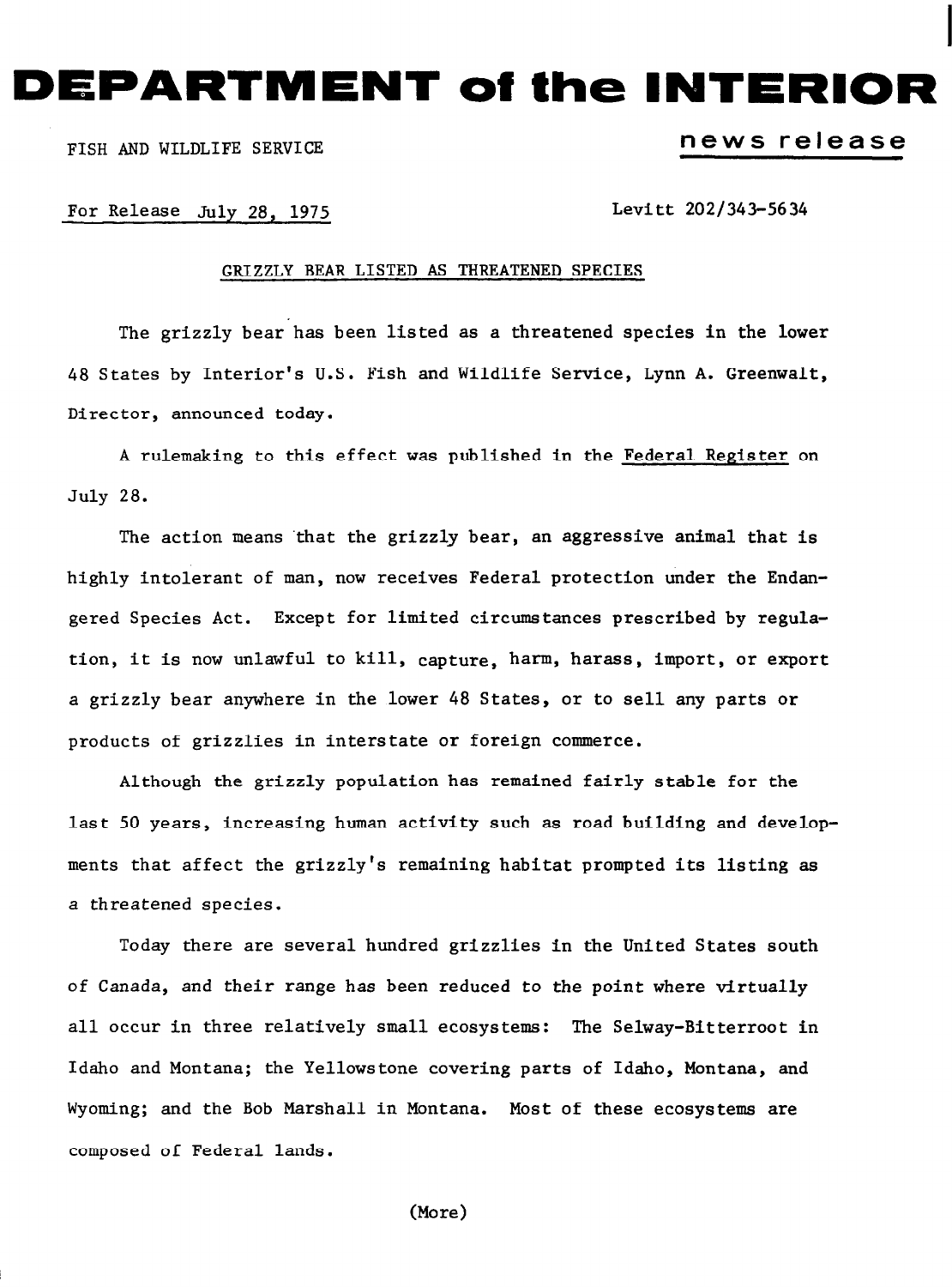The most critical factor in the grizzly's past decline has been direct conflict with humans. More than any other North American mammal, the grizzly requires large tracts of undisturbed wilderness. The bears live in isolated pockets of suitable habitat, generally wild country; areas just big enough to provide the prey animals and vegetation their omnivorous diet requires. Each pocket can support only a certain number of grizzlies. And any above that number (the surplus) will usually turn to other food sources. The bears, which can stand eight feet and weigh 800 pounds, have been known to attack cattle, sheep, and other livestock under certain conditions. When grizzlies lose their fear of man, people-bear confrontations and conflicts are inevitable.

 $\mathbf{A}$ 

The rulemaking would permit grizzlies to be taken anywhere in the lower 48 when they pose a serious threat to humans. Authorized Federal or State officers could take bears when necessary to prevent significant depredation on lawfully present livestock. They may also be pursued, captured, collected, or removed by Federal or State officials for scientific or research purposes.

In northwestern Montana where bears are more numerous, sport hunting of the bears may continue if the total number of bears killed for all purposes in a given year does not exceed 25. This figure is about five less than have been killed annually for the past seven years. This quota will apply to the entire area of Montana west of U.S. Highway 91 and north of U.S. Highway 12, inciuding the Bob Marshall ecosystem.

Permitting a small number of grizzlies to be hunted each year keeps such livestock depredations and human confrontations at a minimum. It is essential for the continual survival of the grizzly bear species that it maintain its fear of man and thus its distance from man and never become accustomed to human activity. Because of their range size, aggressive nature, and remote location nuisance bears are often difficult to remove or transplant to other locations.

The listing of the grizzly bear as a threatened species comes after a complete review of the bear's status which was initiated in March 1974. The grizzly population in Alaska, thought to be about 12,000 individuals, is not considered to be threatened at this time.

X X X

NOTE: Prints of the attached photo of the grizzly bear are available to editors. (call 202/343-5211)